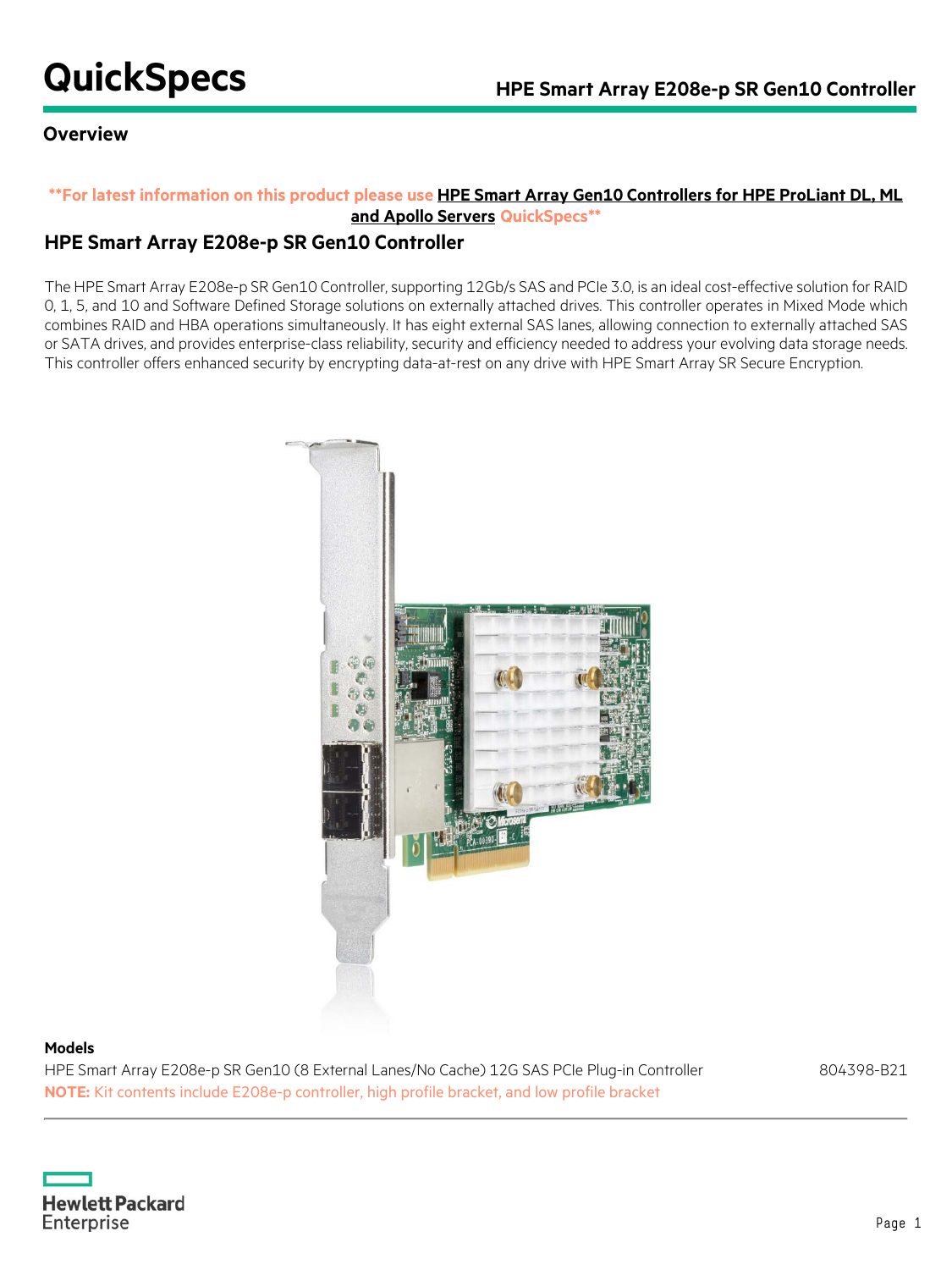# **Standard Features**

| <b>Key Features</b>     | Storage interface (SAS/SATA)<br>8 SAS lanes across 2 x4 external Mini-SAS HD ports<br>12Gb/s SAS, 6Gb/s SATA technology<br>Mix-and-match SAS and SATA drives to the same controller<br>Support for SAS tape drives<br>PCI Express 3.0 x8 link<br>RAID 0, 1, 5, 10<br>Mixed Mode (RAID logic drives and HBA physical drives simultaneously)<br>Legacy and UEFI boot operation<br>UEFI System Utilities (storage configuration)<br>Up to 238 physical drives<br>Up to 64 logical drives                                                                                                                                                     |
|-------------------------|-------------------------------------------------------------------------------------------------------------------------------------------------------------------------------------------------------------------------------------------------------------------------------------------------------------------------------------------------------------------------------------------------------------------------------------------------------------------------------------------------------------------------------------------------------------------------------------------------------------------------------------------|
|                         | Supports up to 8 daisy chained HPE D3610 Disk Enclosure and HPE D3710 Disk Enclosure in dual<br>domain configuration<br>HPE Smart Array SR Secure Encryption (optional license)<br><b>HPE SSD Smart Path</b><br>Rapid Parity Initialization (RPI)                                                                                                                                                                                                                                                                                                                                                                                         |
|                         | Rapid rebuild<br><b>Drive Sanitize</b><br>Performance Optimization-Degraded Reads and Read Coalescing<br>Power efficiency<br>Seamless upgrades from HPE Smart Array Software RAID<br>Seamless upgrades to HPE Smart Array P-class Controllers                                                                                                                                                                                                                                                                                                                                                                                             |
| <b>Ports</b>            | External: 8 SAS/SATA lanes across 2 x4 external Mini-SAS HD ports                                                                                                                                                                                                                                                                                                                                                                                                                                                                                                                                                                         |
| <b>Form Factor</b>      | PCIe Plug-in Controller (occupies a PCIe expansion slot)                                                                                                                                                                                                                                                                                                                                                                                                                                                                                                                                                                                  |
| Performance             | 12Gb/s SAS (1200 MB/s theoretical bandwidth per physical lane)<br>6Gb/s SATA (600 MB/s theoretical bandwidth per physical lane)<br>PCI Express 3.0 x8 link width                                                                                                                                                                                                                                                                                                                                                                                                                                                                          |
| <b>Fault Prevention</b> | The following features offer detection of possible failures before they occur, allowing preventive action to<br>be taken:<br>Predictive drive failure detects possible drive failure before it occurs, allowing replacement of the<br>component before failure occurs.<br>Background surface scan checks drives during inactive periods and automatically remaps bad sectors,<br>ensuring data integrity.<br>HPE SmartSSD Wear Gauge reports the amount of lifetime remaining on your SSDs.                                                                                                                                               |
| <b>Fault Recovery</b>   | Minimizes downtime, reconstructs data, and facilitates a quick recovery from drive failure<br>Recovery ROM: This feature protects the user from a firmware image corruption by storing a redundant<br>copy of the firmware image. If the active firmware image becomes corrupt, the controller will use the<br>redundant firmware image and continue operating.<br>On-Line Spares: There is no limit to the number of spare drives that can be installed prior to drive failure.<br>If a failure occurs, recovery begins with an On-Line Spare and data is reconstructed automatically.<br>DRAM ECC detects and corrects data bit errors. |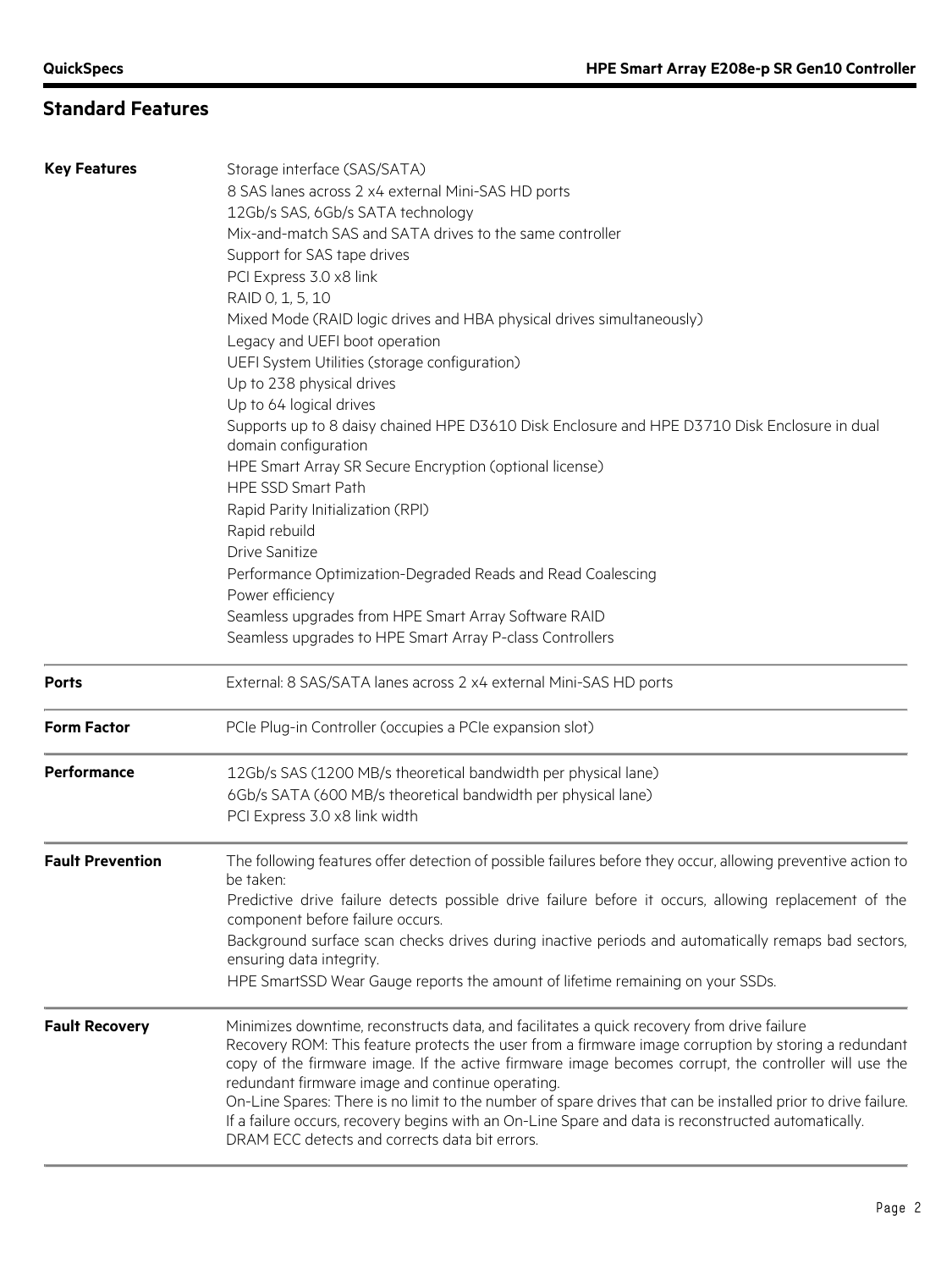| <b>Standard Features</b>                                                                              |                                                                                                                                                                                                                                                                                                                                                                                                                                                                                                                                                                                                                                                                                                                                                                                                                                                                                                     |  |  |  |  |
|-------------------------------------------------------------------------------------------------------|-----------------------------------------------------------------------------------------------------------------------------------------------------------------------------------------------------------------------------------------------------------------------------------------------------------------------------------------------------------------------------------------------------------------------------------------------------------------------------------------------------------------------------------------------------------------------------------------------------------------------------------------------------------------------------------------------------------------------------------------------------------------------------------------------------------------------------------------------------------------------------------------------------|--|--|--|--|
| <b>HPE SSD Smart Path</b>                                                                             | The HPE SSD Smart Path feature included in the Smart Array software stack improves Solid State Disk<br>(SSD) read performance by up to 4x. HPE SSD Smart Path chooses the optimum path to the SSD and<br>accelerates reads for all RAID levels and RAID 0 writes.                                                                                                                                                                                                                                                                                                                                                                                                                                                                                                                                                                                                                                   |  |  |  |  |
| <b>HPE Smart Array SR</b><br><b>Secure Encryption</b><br>(optional license)                           | HPE Smart Array SR Secure Encryption is a Smart Array controller-based data encryption solution that<br>protects sensitive, mission critical data. This is an enterprise-class encryption solution for data-at-rest on<br>any drives attached to the HPE Smart Array controllers including data on the controller cache. Secure<br>Encryption requires an optional license per server (see Related Options for more information on the<br>license).<br>The solution is available for both local and remote key management mode deployments. Local Key<br>Management Mode is focused on single server deployment where there is one Master key per controller<br>that is managed by the user. Remote Key Management Mode is for enterprise wide deployments from<br>just a few servers to thousands of servers.<br>For more information on please visit: http://www.hpe.com/servers/secureencryption |  |  |  |  |
| <b>Warranty</b>                                                                                       | The warranty for this device is 3 years parts only.<br><b>Warranty Upgrade Options</b><br>Response - Upgrade on-site response from next business day to same day 4 hours.<br>Coverage - Extend hours of coverage from 9 hours x 5 days to 24 hours x 7 days.<br>Duration - Select duration of coverage for a period of 1, 3, or 5 years.<br>Warranty upgrade options can come in the form of Care Packs, which are sold at the HPE System level<br>to which this product attaches.                                                                                                                                                                                                                                                                                                                                                                                                                  |  |  |  |  |
| <b>Naming Framework</b>                                                                               | The Gen10 controller naming framework has been updated to simplify identification as depicted below.<br>For a more detailed breakout of the available Gen10 Smart Array controllers visit the <b>HPE Smart Array</b><br><b>Gen10 Controllers Data Sheet.</b>                                                                                                                                                                                                                                                                                                                                                                                                                                                                                                                                                                                                                                        |  |  |  |  |
| <b>Class</b><br>P = Performance RAID Controller<br>E = Essential RAID Controller<br>S = Software RAID | Controller Type (form factor)<br>p<br>= Type-a modular controller<br>a<br>= Type-b modular controller<br>= Type-c modular controller<br># SAS Lanes<br>Port Type<br>C<br><b>Series</b><br>$i =$ Internal ports<br>$m$ = Mezzanine controller<br>200                                                                                                                                                                                                                                                                                                                                                                                                                                                                                                                                                                                                                                                 |  |  |  |  |

400

800

 $e$  = External ports

ie = Internal & External

 $\mathbf{p}$  = PCIe plug-in controller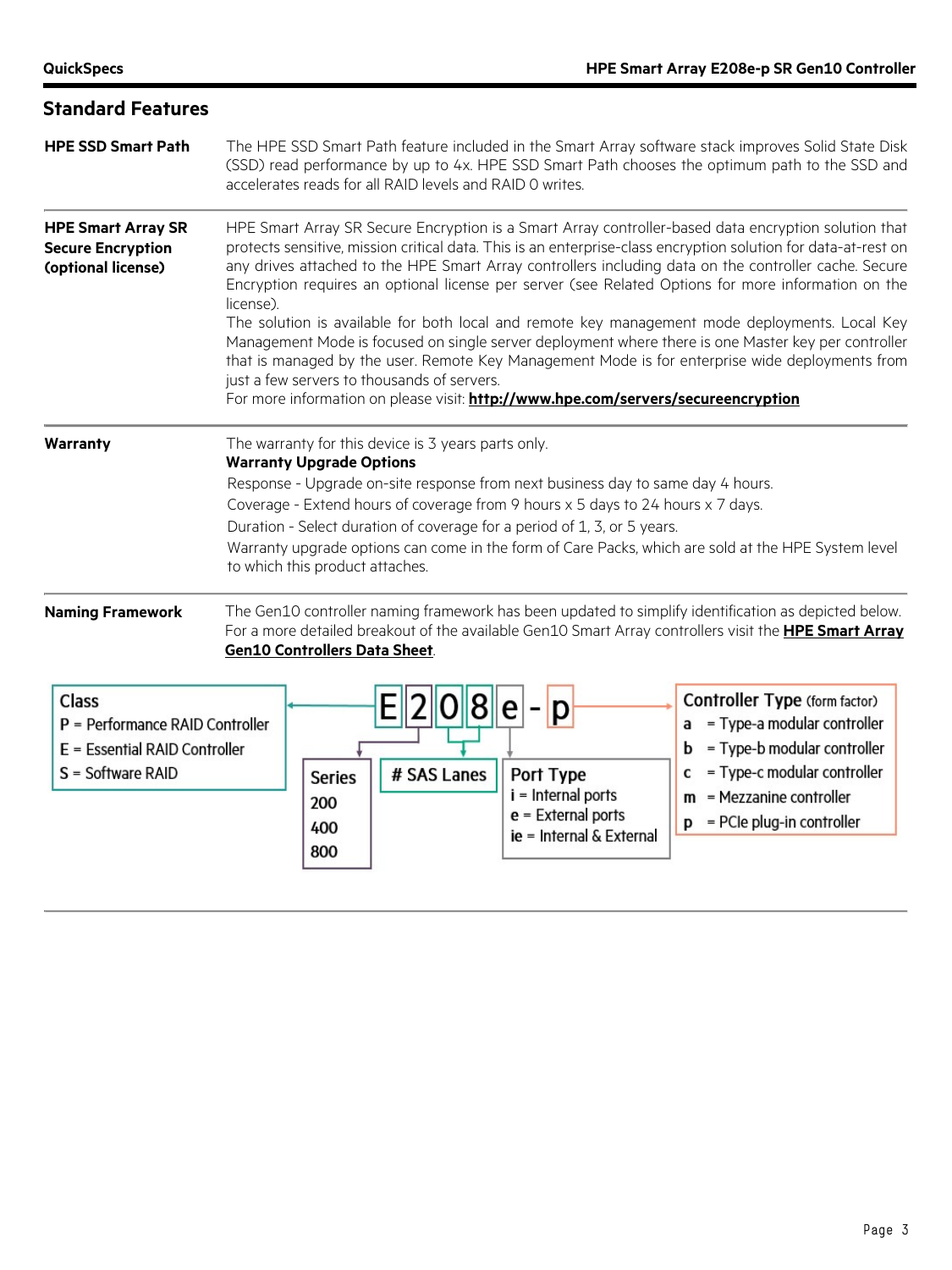# **Compatibility**

| <b>Server Support</b>                              | HPE ProLiant DL360 Gen10<br>HPE ProLiant DL380 Gen10<br>HPE ProLiant DL385 Gen10<br>HPE ProLiant DL560 Gen10<br>HPE ProLiant DL580 Gen10<br>HPE ProLiant ML110 Gen10<br>HPE ProLiant ML350 Gen10<br>ProLiant XL170r Gen10<br>HPE ProLiant XL190r Gen10<br>HPE ProLiant XL230K Gen10                                                                                                                           |
|----------------------------------------------------|---------------------------------------------------------------------------------------------------------------------------------------------------------------------------------------------------------------------------------------------------------------------------------------------------------------------------------------------------------------------------------------------------------------|
| <b>Disk Enclosure Support</b>                      | HPE D3610 Disk Enclosure<br>HPE D3710 Disk Enclosure<br>HPE D6020 Disk Enclosure<br>HPE MSA 1040 SAN Storage<br>HPE MSA 1050 SAN Storage<br>HPE MSA 2040 SAN Storage<br>HPE MSA 2050 SAN Storage                                                                                                                                                                                                              |
| <b>Operating Systems</b>                           | Microsoft Windows Server<br>Microsoft Windows Hyper-V Server<br>VMware vSphere<br>Red Hat Enterprise Linux (RHEL)<br>SUSE Linux Enterprise Server (SLES)<br>CentOS<br>ClearOS<br>NOTE: HPE Smart Array controllers are supported by the server operating system. For more<br>information on HPE's server operating systems and virtualization software, please<br>visit: http://www.hpe.com/info/ossupport    |
| <b>Storage Management</b><br><b>Software Suite</b> | HPE Smart Storage Administrator (SSA) GUI<br>HPE Smart Storage Administrator (SSA) CLI<br>HPE Smart Storage Administrator (SSA) Scripting<br><b>HPE Intelligent Provisioning</b><br>UEFI System Utilities (storage configuration)<br><b>UEFI Storage RESTful</b><br>NOTE: For additional information see the HPE Smart Array SR Gen10 Configuration Guide<br>at: http://www.hpe.com/info/SmartArrayGen10-docs |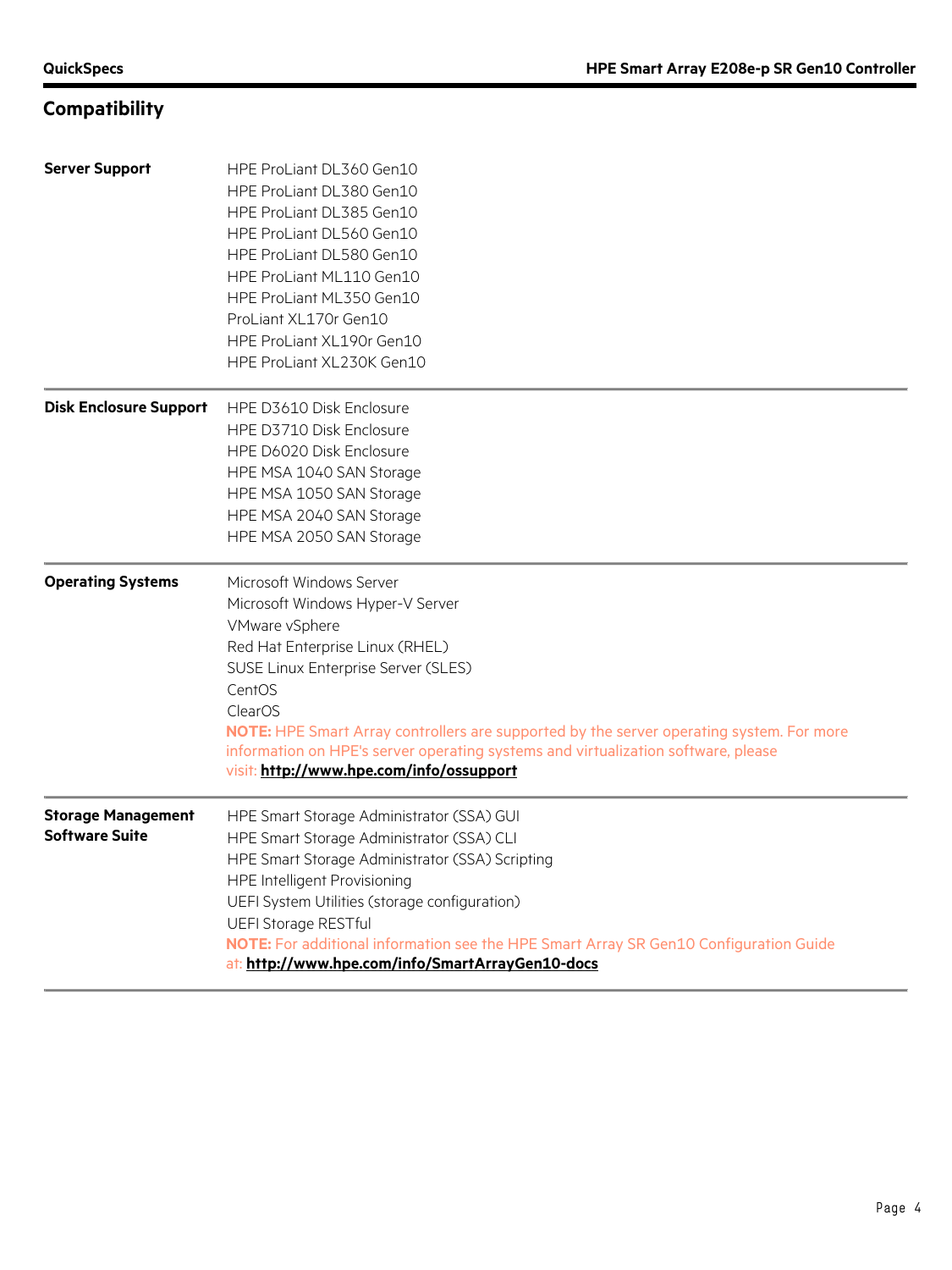# **Service and Support**

| <b>HPE Support Services</b>   | Protect your business beyond warranty with HPE Support Services<br>HPE Pointnext provides a comprehensive portfolio including Advisory and Transformational,<br>Professional, and Operational Services to help accelerate your digital transformation. From the onset of<br>your transformation journey, Advisory and Transformational Services focus on designing the<br>transformation and creating a solution roadmap. Professional Services specializes in creative<br>configurations with flawless and on-time implementation, and on-budget execution. Finally, operational<br>services provides innovative new approaches like Flexible Capacity and Datacenter Care, to keep your<br>business at peak performance. HPE is ready to bring together all the pieces of the puzzle for you, with an<br>eye on the future, and make the complex simple.                                                     |  |  |  |  |
|-------------------------------|----------------------------------------------------------------------------------------------------------------------------------------------------------------------------------------------------------------------------------------------------------------------------------------------------------------------------------------------------------------------------------------------------------------------------------------------------------------------------------------------------------------------------------------------------------------------------------------------------------------------------------------------------------------------------------------------------------------------------------------------------------------------------------------------------------------------------------------------------------------------------------------------------------------|--|--|--|--|
| <b>Recommended Support</b>    | HPE Proactive Care* with 24x7 coverage, three year Support Service<br>HPE Proactive Care gives customers an enhanced call experience. When your products are connected to<br>HPE, Proactive Care helps prevent problems and maintains IT stability by utilizing personalized proactive<br>reports with recommendations and advice. This Service combines three years proactive reporting and<br>advice with our 24x7 coverage, four hour hardware response time when there is a problem. This service<br>also includes collaborative software support for Independent Software Vendors (ISVs), (Red Hat,<br>VMWare, Microsoft, etc.) running on your HPE servers.<br>https://www.hpe.com/h20195/v2/GetPDF.aspx/4AA3-8855ENW.pdf                                                                                                                                                                                |  |  |  |  |
|                               | HPE Proactive Care* with 6 hour call-to-repair commitment, three year Support Service<br>HPE Proactive Care gives customers an enhanced call experience. When your products are connected to<br>HPE, Proactive Care helps prevent problems and maintains IT stability by utilizing personalized proactive<br>reports with recommendations and advice. This Service combines three years' proactive reporting and<br>advice with our highest level of hardware support - HPE's 24x7, six hour hardware call-to-repair. HPE is<br>the only leading manufacturer who makes this level of coverage available as a standard service offering<br>for your most valuable servers. This service also includes collaborative software support for Independent<br>Software Vendors (ISVs), (Red Hat, VMWare, Microsoft, etc.) running on your HPE servers.<br>https://www.hpe.com/h20195/v2/GetPDF.aspx/4AA3-8855ENW.pdf |  |  |  |  |
|                               | NOTE: *HPE Proactive Care and HPE Proactive Care Advanced require that the customer connect<br>their devices to make the most of these services and receive all the deliverables.                                                                                                                                                                                                                                                                                                                                                                                                                                                                                                                                                                                                                                                                                                                              |  |  |  |  |
| <b>HPE Education Services</b> | Keep your IT staff trained making sure they have the right skills to deliver on your business outcomes.<br>Book on a class today and learn how to get the most from your technology investment.<br>http://www.hpe.com/ww/learn                                                                                                                                                                                                                                                                                                                                                                                                                                                                                                                                                                                                                                                                                 |  |  |  |  |
| <b>HPE Support Center</b>     | The HPE Support Center is a personalized online support portal with access to information, tools and<br>experts to support HPE business products. Submit support cases online, chat with HPE experts, access<br>support resources or collaborate with peers.<br>Learn more http://www.hpe.com/support/hpesc                                                                                                                                                                                                                                                                                                                                                                                                                                                                                                                                                                                                    |  |  |  |  |
|                               | HPE's Support Center Mobile App* allows you to resolve issues yourself or quickly connect to an agent<br>for live support. Now, you can get access to personalized IT support anywhere, anytime.<br>HPE Insight Remote Support and HPE Support Center are available at no additional cost with a HPE<br>warranty, HPE Support Service or HPE contractual support agreement.                                                                                                                                                                                                                                                                                                                                                                                                                                                                                                                                    |  |  |  |  |
|                               | <b>NOTE:</b> *HPE Support Center Mobile App is subject to local availability                                                                                                                                                                                                                                                                                                                                                                                                                                                                                                                                                                                                                                                                                                                                                                                                                                   |  |  |  |  |
| <b>Parts and Materials</b>    | Hewlett Packard Enterprise will provide HPE-supported replacement parts and materials necessary to<br>maintain the covered hardware product in operating condition, including parts and materials for available<br>and recommended engineering improvements.                                                                                                                                                                                                                                                                                                                                                                                                                                                                                                                                                                                                                                                   |  |  |  |  |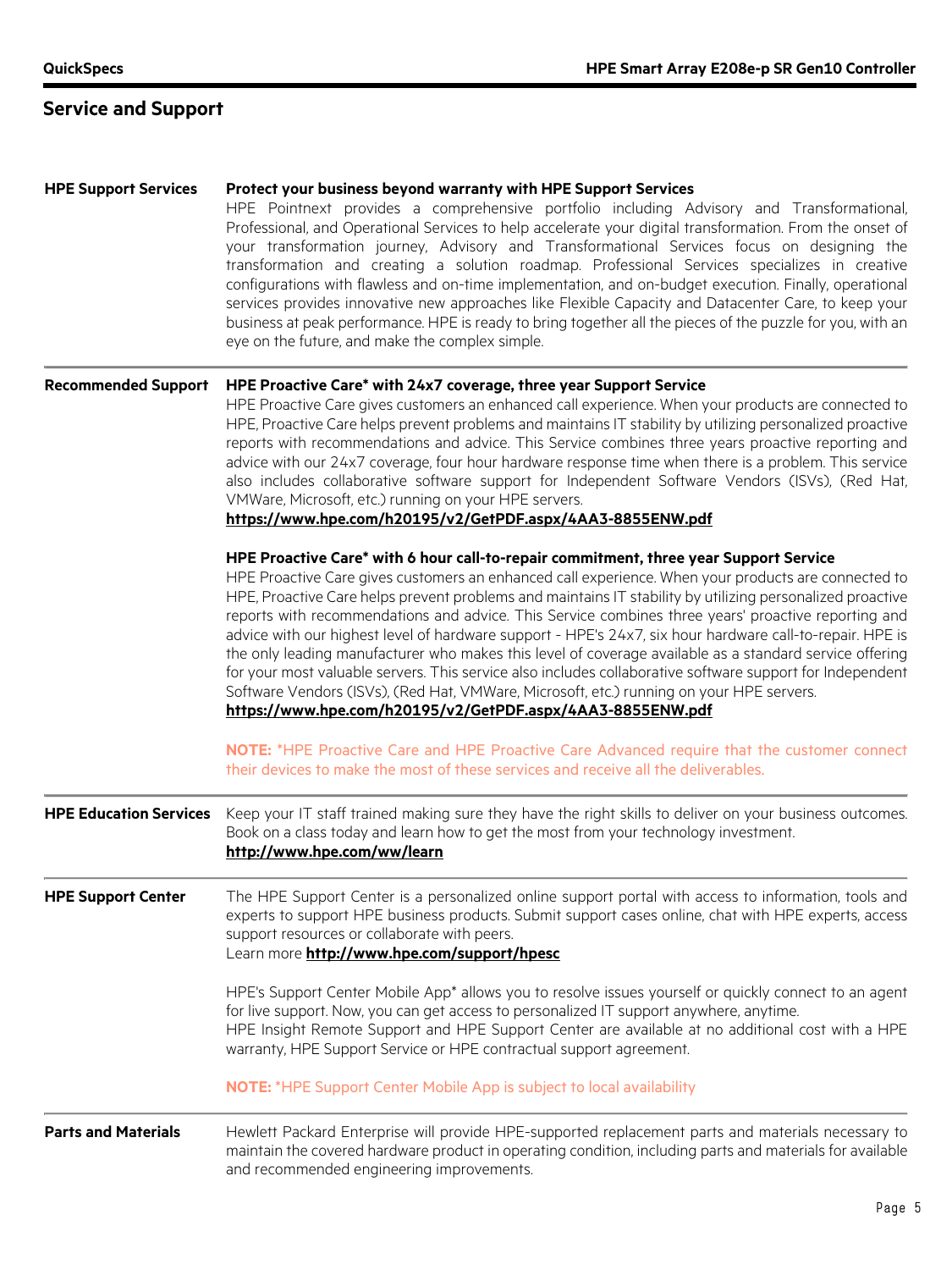| <b>Service and Support</b>                            |                                                                                                                                                                                                                                                                                                                                                                                                                                                                                                                                                                                                                                                                                                                                                     |  |  |  |
|-------------------------------------------------------|-----------------------------------------------------------------------------------------------------------------------------------------------------------------------------------------------------------------------------------------------------------------------------------------------------------------------------------------------------------------------------------------------------------------------------------------------------------------------------------------------------------------------------------------------------------------------------------------------------------------------------------------------------------------------------------------------------------------------------------------------------|--|--|--|
|                                                       | Parts and components that have reached their maximum supported lifetime and/or the maximum usage<br>limitations as set forth in the manufacturer's operating manual, product quick-specs, or the technical<br>product data sheet will not be provided, repaired, or replaced as part of these services.                                                                                                                                                                                                                                                                                                                                                                                                                                             |  |  |  |
|                                                       | The defective media retention service feature option applies only to Disk or eligible SSD/Flash Drives<br>replaced by Hewlett Packard Enterprise due to malfunction.                                                                                                                                                                                                                                                                                                                                                                                                                                                                                                                                                                                |  |  |  |
| <b>Related Services</b>                               | <b>HPE Server Hardware Installation</b><br>Provides for the basic hardware installation of HPE branded servers, storage devices and networking<br>options to assist you in bringing your new hardware into operation in a timely and professional manner.<br>https://www.hpe.com/h20195/V2/GetPDF.aspx/5981-9356EN.pdf                                                                                                                                                                                                                                                                                                                                                                                                                              |  |  |  |
|                                                       | HPE Installation and Startup Service provides for the installation and startup of HPE technology<br>including BladeSystems, C-Class enclosure, HPE ProLiant c-Class and Integrity server blades, storage<br>blades, SAN switch blades, HPE Virtual Connect modules (Ethernet and Fibre Channel), Ethernet network<br>interconnects, and InfiniBand, as well as the installation of one supported operating system type<br>(Windows® or Linux).                                                                                                                                                                                                                                                                                                      |  |  |  |
|                                                       | NOTE: The Smart Array controller is covered under the HPE Service Contract applied to the HPE<br>ProLiant Server. No separate HPE support services need to be purchased.                                                                                                                                                                                                                                                                                                                                                                                                                                                                                                                                                                            |  |  |  |
|                                                       | Warranty and Support Services will extend to include HPE options configured with your server or storage<br>device. The price of support service is not impacted by configuration details. HPE sourced options that<br>are compatible with your product will be covered under your server support at the same level of coverage<br>allowing you to upgrade freely. Installation for HPE options is available as needed. To keep support costs<br>low for everyone, some high value options will require additional support. Additional support is only<br>required on select high value workload accelerators, fibre switches, InfiniBand and UPS batteries over<br>12KVA. See the specific high value options that require additional support HERE. |  |  |  |
| For more information                                  | Visit the Hewlett Packard Enterprise Service and Support website.                                                                                                                                                                                                                                                                                                                                                                                                                                                                                                                                                                                                                                                                                   |  |  |  |
| <b>HPE Smart Array</b><br><b>Supporting Documents</b> | For additional support documents, including the Smart Array Configuration Guide and User Guide,<br>please visit: http://www.hpe.com/info/SmartArrayGen10-docs.                                                                                                                                                                                                                                                                                                                                                                                                                                                                                                                                                                                      |  |  |  |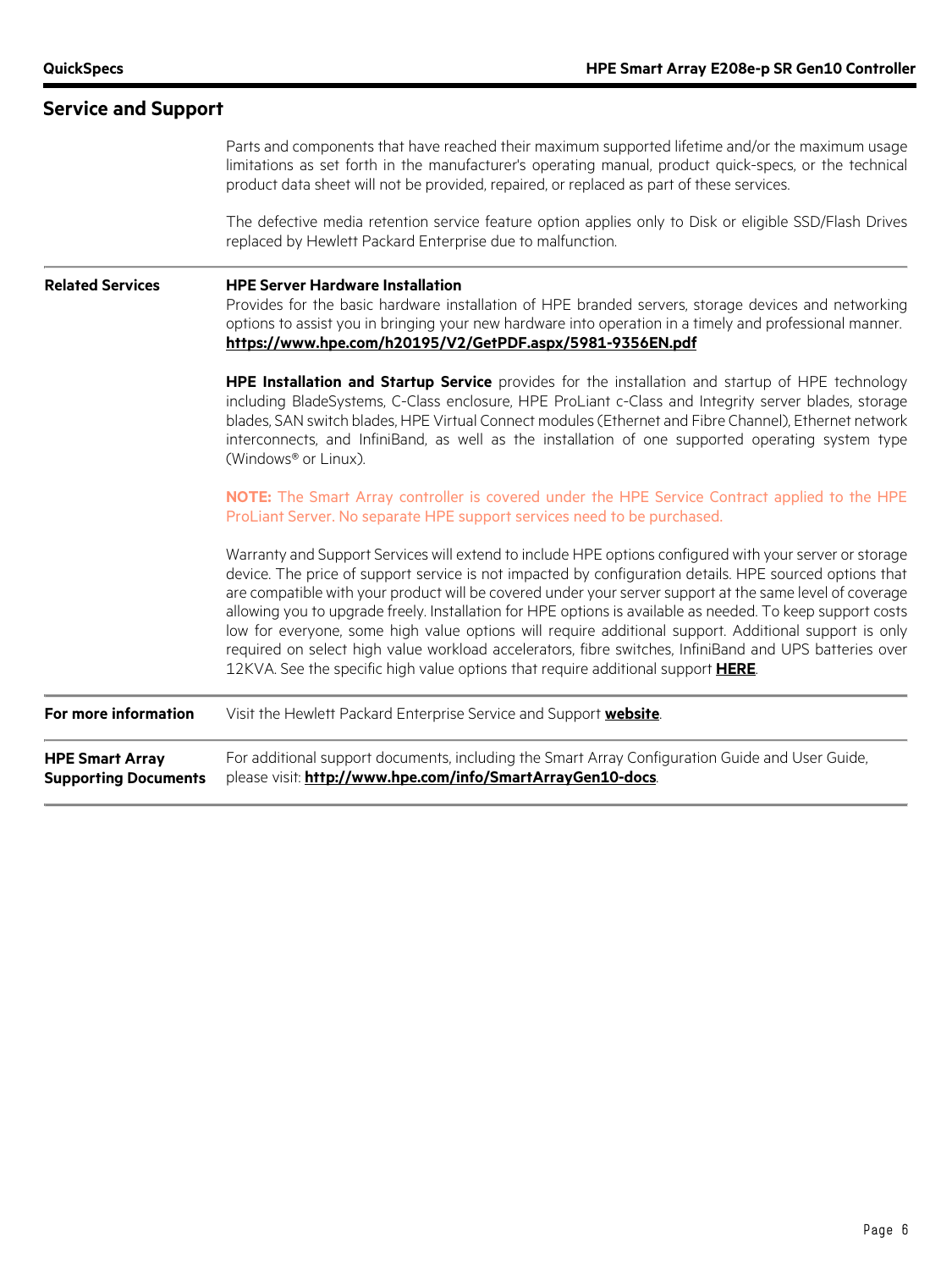| <b>Related Options</b>                                |                                                                                                                                                                                                                                                                                                                                |          |  |  |
|-------------------------------------------------------|--------------------------------------------------------------------------------------------------------------------------------------------------------------------------------------------------------------------------------------------------------------------------------------------------------------------------------|----------|--|--|
| <b>Tape Support</b>                                   | For more information on supported SAS tape drives, SAS Tape autoloaders, and SAS tape libraries, see<br>the HPE Data Availability, Protection and Retention Compatibility Matrix<br>at: http://www.hpe.com/storage/daprcompatibility                                                                                           |          |  |  |
| <b>HPE Smart Array SR</b><br><b>Secure Encryption</b> | HPE Smart Array SR Secure Encryption (Data at Rest Encryption/per Server Entitlement)<br>E-LTU<br>NOTE: HPE Smart Array SR Secure Encryption licensing is based on the number of servers requiring<br>encryption for direct attached storage.<br>NOTE: For more information visit: http://www.hpe.com/servers/secureencryption | Q2F26AAE |  |  |